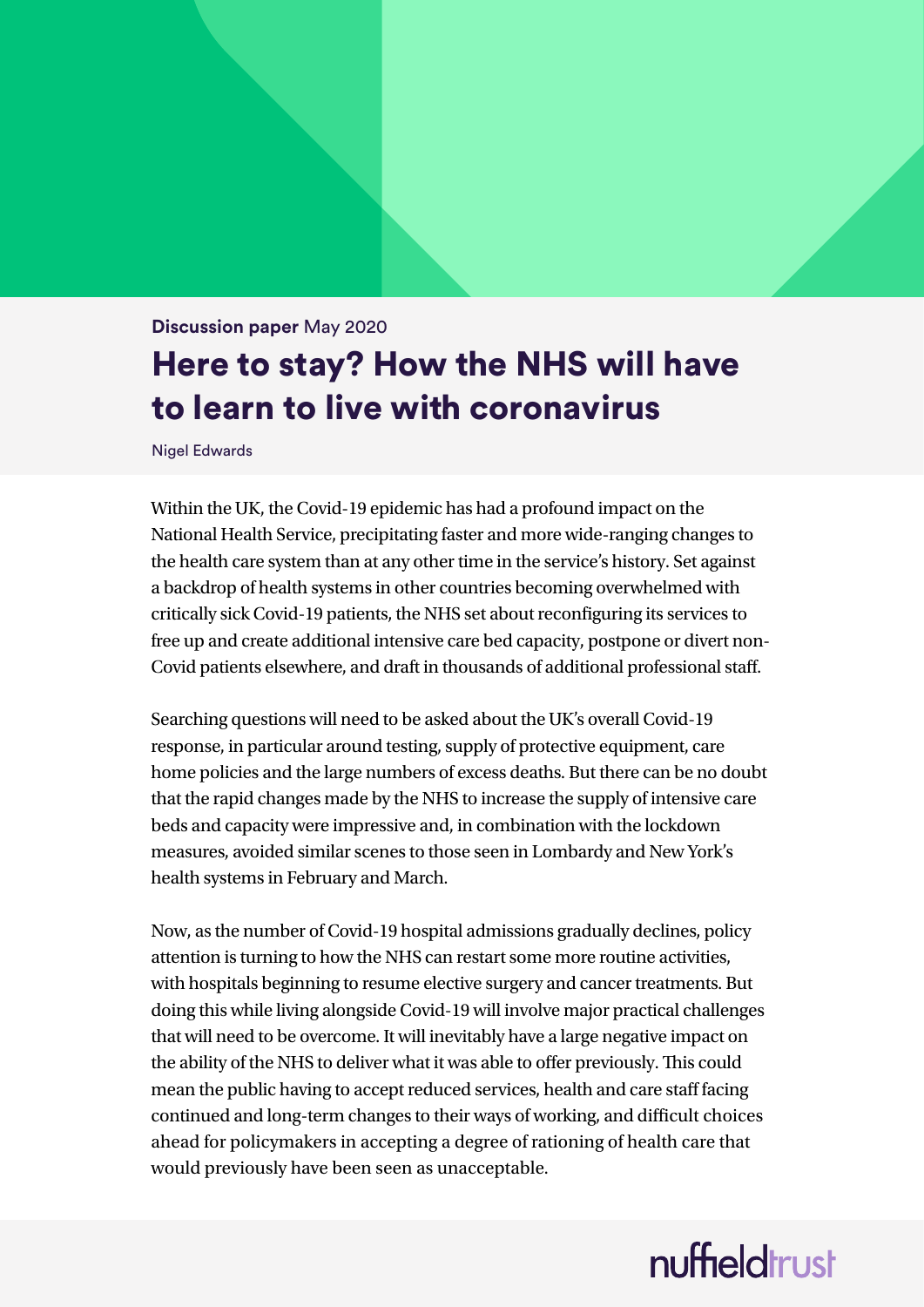We have been discussing the implications of this with a number of representatives from different parts of the NHS, including leaders from a teaching hospital, single and multi-site hospitals, community services and primary care. Similar issues are also arising in mental health and ambulance services, but these are not within the scope of this short discussion paper. We also investigated what health leaders in China and Portugal have been experiencing, in order to get some international perspectives.

People are only just starting to think about the implications discussed here, so what follows is not comprehensive, nor will it necessarily reflect the eventual end point for the NHS.

Our work found that leaders expect that:

- For patients requiring help in an emergency, staff will need to assume they are Covid-19 positive, requiring enhanced PPE and significant extra time for cleaning beds, imaging equipment and operating theatres between patients.
- Without a quick and reliable test, patients needing planned surgery will have to be swabbed and required to self-isolate before planned investigation or treatment with a further test immediately before. This will have a large impact on the system, slowing down basic processes and treatments.
- Staff in high-risk categories may need to be removed from front-line duties, further exacerbating the shortages that predated Covid-19. Daily work for those remaining will be onerous – from changing in and out of PPE, to administering tests and changing daily practices – all reducing the amount of work they can do.
- These changes do not just apply to hospital staff. In many services like dentistry and general practice, direct physical contact between the patient and the professional is needed. Dental practices could face financial ruin as they have to don full PPE and clean rooms between patients.
- GP surgeries have made great strides in rolling out more virtual treatment and consultations, but these are not a panacea: there are limits to what can be done virtually.
- The building and design of many English hospitals makes them unprepared for the kind of infection prevention and control needed in the coming months. The NHS has large numbers of older hospital buildings,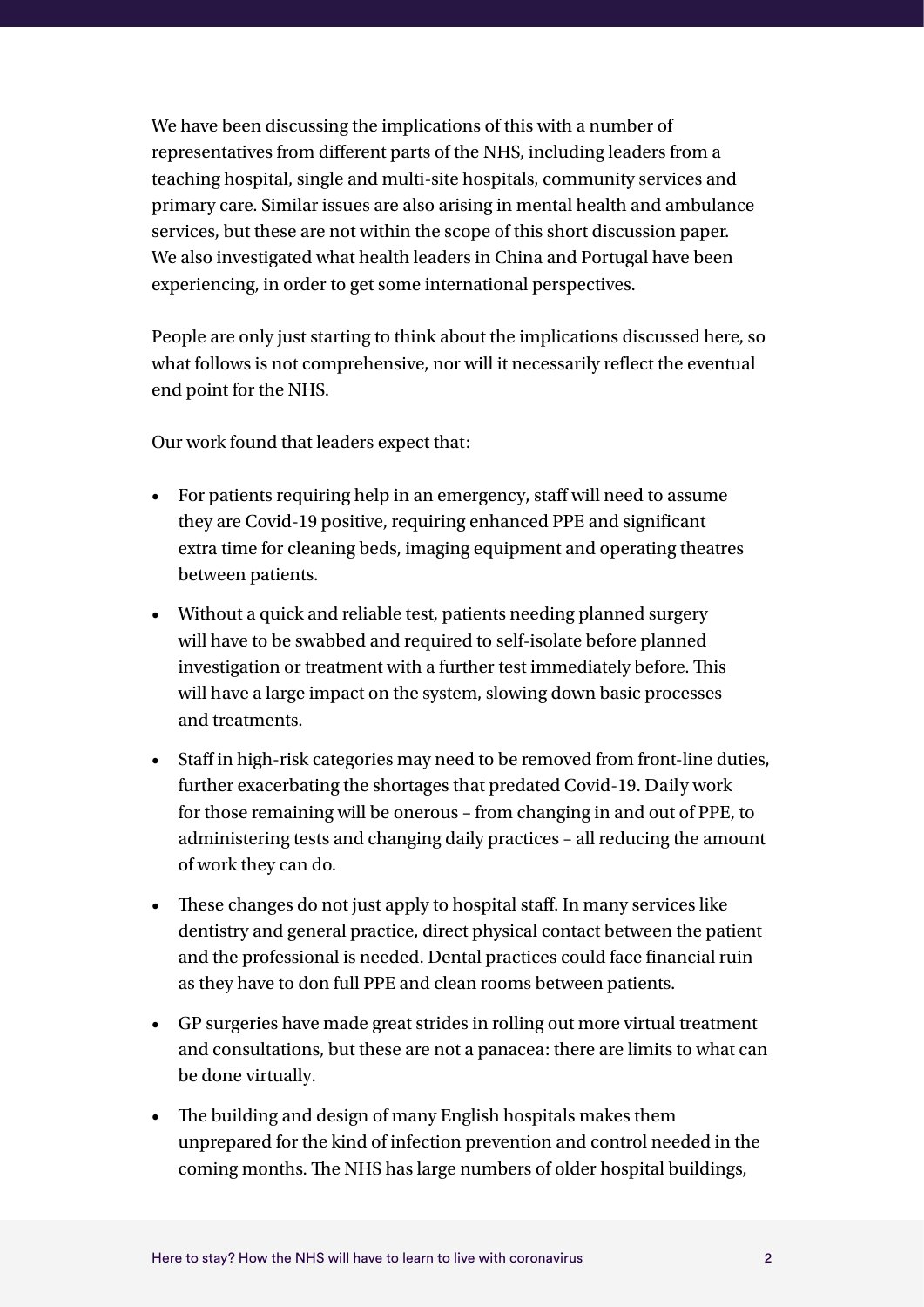which include shared accommodation and narrow corridors. That will make segregating Covid and non-Covid patients very difficult.

There is a great amount of uncertainty ahead as policymakers and NHS managers grapple with the aftermath of the peak of Covid-19 cases. A number of developments could significantly change the picture described in this paper, including:

- the development and successful roll-out of an effective vaccine against Covid-19
- the widespread introduction of a cheap, rapid and highly sensitive test able to correctly identify patients who are actively infectious
- the successful introduction of a reliable and affordable antibody test<sup>\*</sup>
- the effective elimination of the virus from community transmission.

At the time of writing, most of these potential developments seem some way off. The issues described below assume a continuation of the UK's current scenario – with no vaccine, limited but expanding testing, and unanswered questions over antibodies and immunity.

### **Hospitals**

Senior hospital staff have identified a number of daunting logistical problems associated with adapting to life with the virus, meaning that hospitals will have to operate at lower levels of activity than was the previously the case. This is because many of the measures required to create safe ways of working will reduce the number of beds, the capacity in emergency departments, diagnostics and theatres and the number of patients that staff can treat. There will be long-term implications for waiting lists, the configuration of services and what the NHS will be able to provide – access to some services will be restricted, and in some cases very heavily. This raises very significant management and policy challenges, particularly in relation to infection prevention and control, staffing, building design, and facilities management. Each of these issues is discussed in turn below.

Assuming there is already a relatively high rate of community exposure to the virus and that immunity is conferred and persists.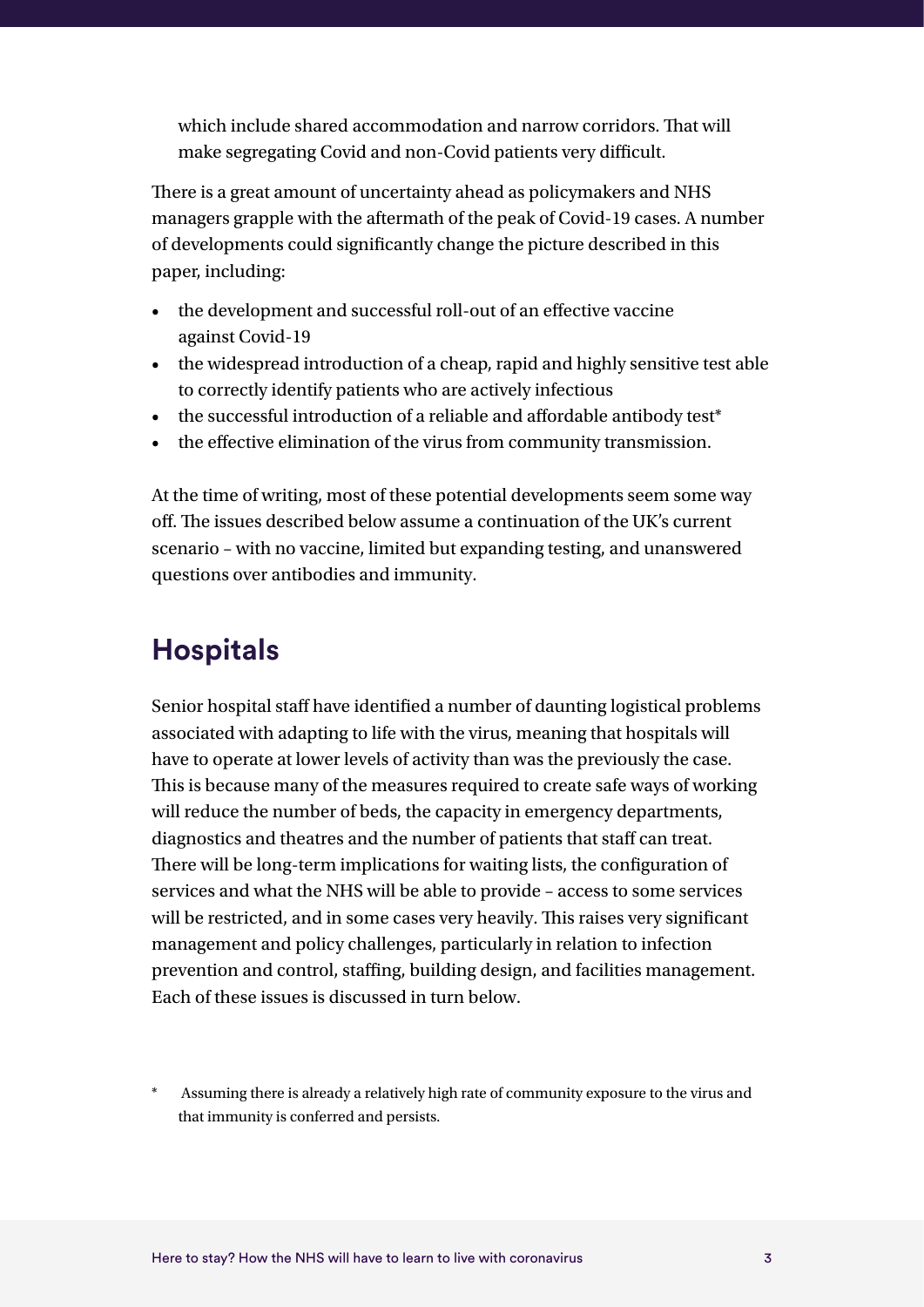#### **Infection prevention and PPE**

Where it is not possible to test before treatment, it will need to be presumed that all patients are infectious until proven otherwise.

This will mean staff using personal protective equipment (PPE) for all contact with these patients, even for outpatient, ambulatory care and other care not requiring a hospital bed, where it would previously have been presumed that patients are relatively well. This could pose particular problems for any standard investigation or procedure – equipment will need to be cleaned after every use with a patient. This will slow the journey of a patient through hospital, and it also has a number of other implications:

- Patients booked in for surgery will need to be tested prior to admission. This adds additional costs and steps into the process of care, as well as creating another obstacle for the patient receiving care. If the test cannot be done on the day of surgery or the day before, there is an increased risk to patients and staff.
- All aerosol-generating procedures (those that increase the likelihood of patients producing respiratory secretions) will still require enhanced PPE and cleaning between patients. Cleaning would need to include allowing time between operations in theatres (depending on the air changes created by the ventilation systems) where the infection status of the patient is unknown.
- Many hospitals have insufficient staff changing, locker and shower facilities to allow adherence to best practice regarding the use of scrubs and changing out of uniform before returning home.
- An expansion of hospital activity back towards the levels of the pre-Covid-19 era will also require a larger amount of PPE. Experience to date, with supplies taking a long time to reach the front line, shortages of specific items, and a loss of faith among many staff in the government's handling of this means that there will be work to do to provide reassurance that this is going to be reliably available in future.

#### **Staffing and capacity**

In addition to the above infection control issues, a number of aspects of the new ways of working will have implications for staff themselves, the productivity of the wider system and the way that services are organised.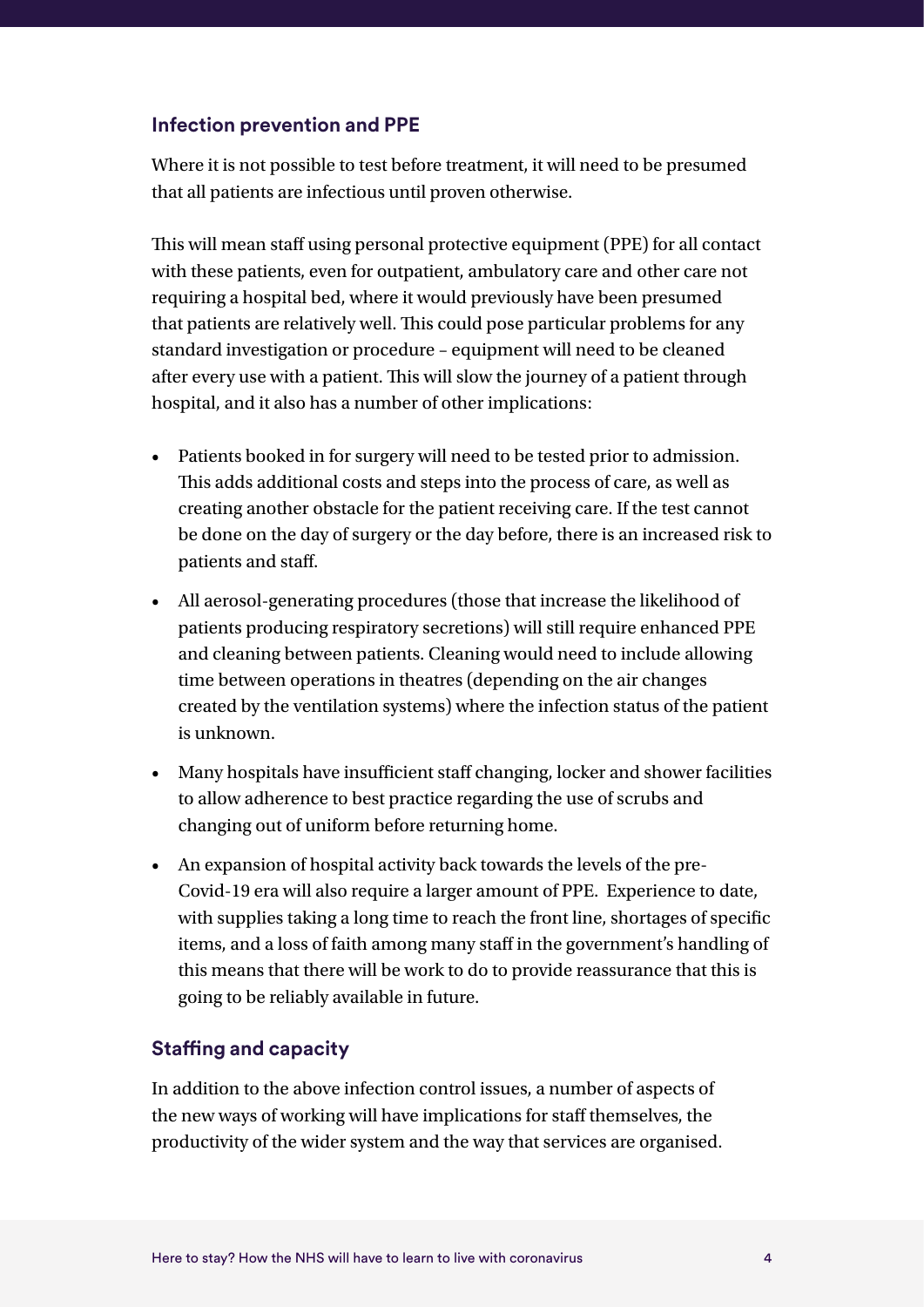- Staff in high-risk categories may need to be removed from front-line duties, or at least those where they may be exposed to risk. While these staff can be trained to carry out other important duties, such as telephone consultations, this will nonetheless increase the burden on the remaining front-line staff.
- Just the process of using PPE changing in and out of it and the associated cleaning and washing – adds time to each transaction and places an additional burden on staff. While each step of the process may be relatively small, the sum of all of these steps will use up a lot of time that was previously available for patient care.
- Hospital leaders noted that it is often more productive for one member of staff to put on PPE and carry out several tasks that would previously been spread across different members of the clinical team and support staff. This will require the logistical redesign of working patterns and job roles. However, unfortunately it also implies some staff remaining in PPE for long periods, and chief executives are concerned that staff find this very tiring and unpleasant. This has been tolerated to a certain extent during the crisis, but changes to work practices and rotas will surely be necessary in future.
- Hospitals needing additional staff capacity in intensive care will require support from anaesthetists who, as a result, will not be available for routine operations elsewhere in the hospital.
- More generally, clinical models that require clinicians to move between areas – e.g. to come to A&E to review patients or to visit multiple sites – may need to be reviewed. This may have an impact on the agility and productivity of the system.
- Staff will need to be tested frequently, which has significant implications for cost and time.

#### **Buildings and facilities**

All of the above infection control and staff capacity issues are strongly affected by the way hospital buildings themselves are designed and created.

The aim of good hospital architecture has generally been to create 'loose fit' design and generous circulation space to aid the flow of patients through buildings. Unfortunately, the NHS has not always followed this and there has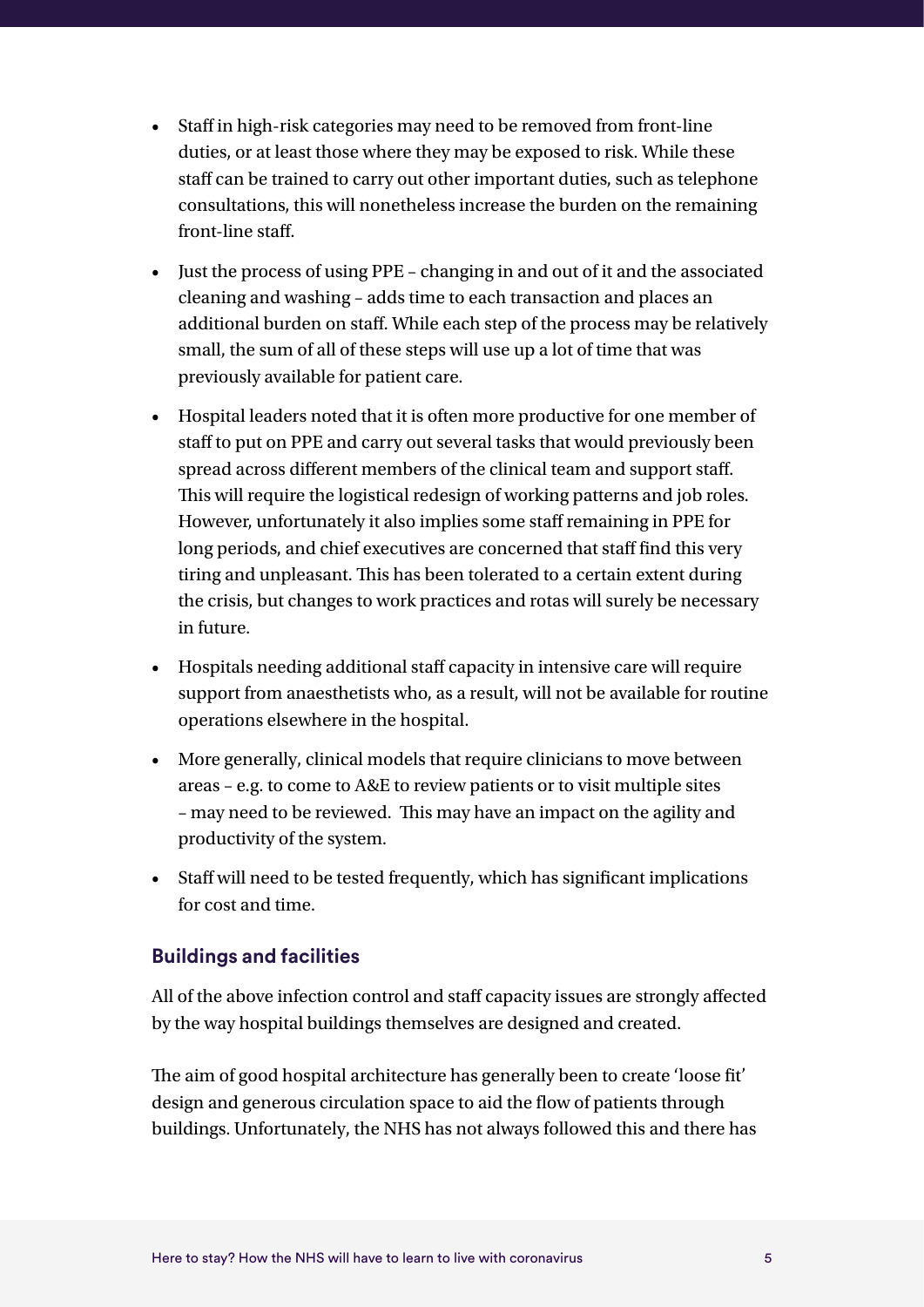been a history of eliminating much of this space in NHS building schemes to reduce costs since the 1970s. This has had several consequences:

- Unlike many other countries, the UK has not created many hospitals with a majority of single patient rooms, and a lot of hospitals are made up of older buildings built with shared accommodation. In the latter cases, given the spread of Covid-19, patients coming into hospital will need to be organised into high-risk and low-risk cohorts. Where infectious patients need to be grouped on wards, physical space constraints and shortages of handwashing basins, particularly in ward corridors, mean that additional facilities may need to be created to 'don and doff' PPE, sometimes at the expense of actual bed spaces.
- Narrow corridors (which are often another result of cost savings) and designs where access to one ward comes through another also limit options for keeping flows separate and allowing for distancing. One chief executive described the serious logistical difficulties of transferring a Covid-19 positive patient from one part of the hospital, requiring the whole corridor to be closed for a period.
- Prior to the outbreak, many emergency departments were working well above their design capacity and do not have waiting areas that allow for social distancing. They also often have small numbers of isolation and single rooms and a limited ability to create separate organisational flows for infectious patients coming through the department. This means that some hospitals will need to continue to use other facilities to create parallel assessment units on a longer-term basis. This would also mean staff cover would sometimes need to be duplicated. Some space could potentially be released from outpatient areas liberated by a shift to more phone consultation, but in some cases it will use space required for other clinical activities and so reduce capacity.
- The UK started the crisis short of intensive care beds, and the design of some intensive care units has proved unsuitable for segregating infectious patients. This has meant that additional capacity and the ability to cohort patients has been created by using spaces normally used for other clinical activity, with organisations converting theatre, recovery and endoscopy suites into intensive care units. Again, the need to separate infected and non-infected patients will have major implications for the potential to use these spaces in the longer term.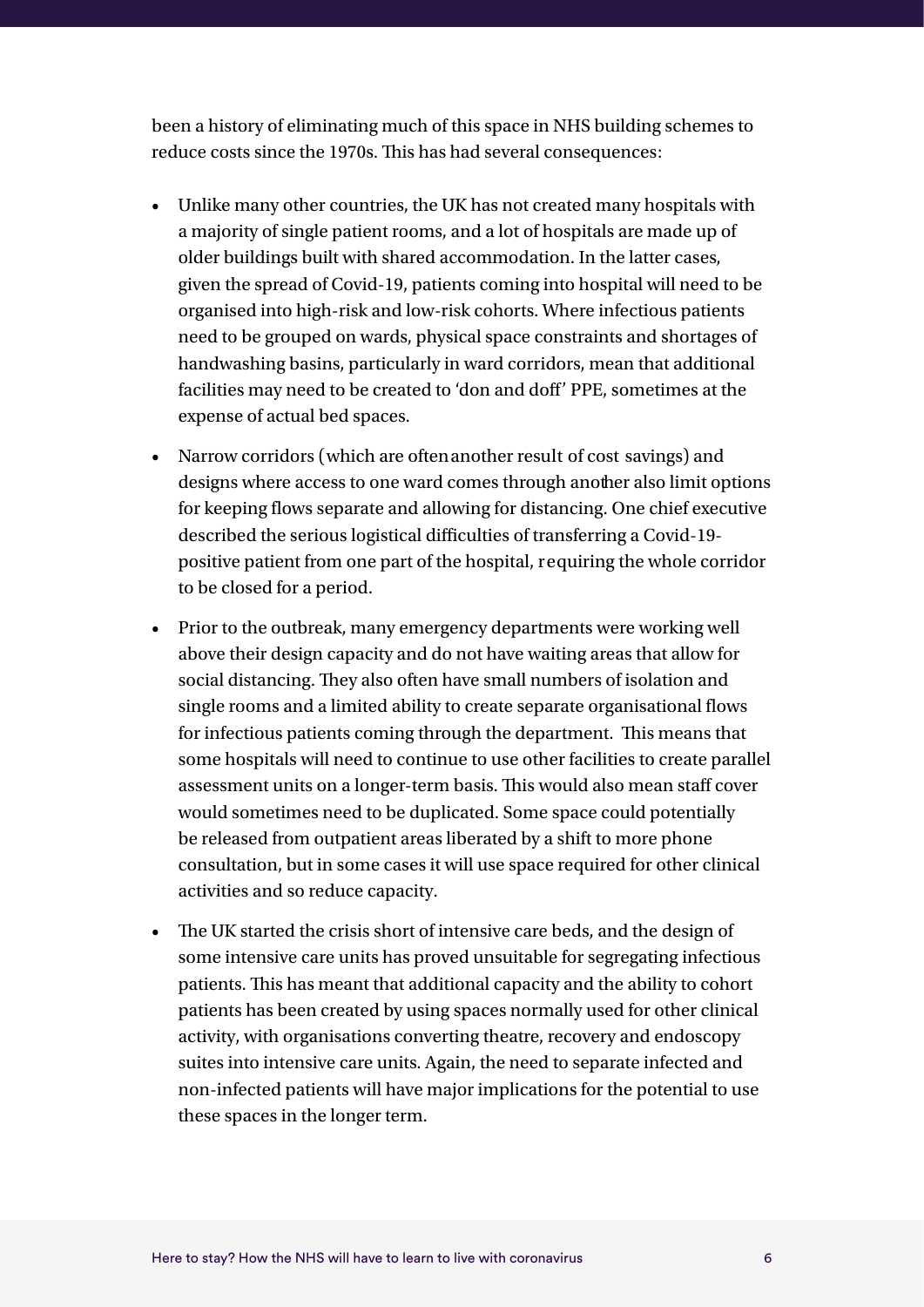- Additional capital investment will be required in order to separate the flow of infected and non-infected patients through hospital – for example, to provide extra imaging capacity and waiting areas, or to provide lifts to allow for more social distancing and direct access to facilities in multi-storey buildings.
- While many hospitals have generously provided meals for hospital staff, in the absence of other places to buy food the pandemic has revealed the poor provision of communal spaces in which people can safely eat while maintaining social distancing.

#### **Managing hospital workload**

The potential for a second wave of Covid-19 infections and the immediate issues set out above mean that it will be necessary to run hospitals at lower rates of occupancy than have usually been the norm – aiming for 75–80% rather than 92% and higher.

There are upsides to this: it would be likely to reduce health care-associated infections and help to ensure that patients are placed in the most appropriate specialty beds, which could in turn improve outcomes and reduce length of stay. However, it would also have implications for the number of patients that can be treated.

The NHS will not be able to return to anything like the previous volume of elective care in the foreseeable future, and there will be a relatively slow start. Continued use of private sector capacity will be required in order to help to make up the shortfall, but even with this, waiting lists will continue to grow.

A point of care test would help, but there will still be challenges for patients requiring immediate treatment. Depending on the confidence staff have in the test, additional precautions may still be taken in high risk areas such as ear, nose and throat (ENT), ophthalmology, oral surgery and specialties using endoscopy given the potential for transmission of the virus in these areas. There will be a similar issue for diagnostic services due to the need for separation and decontamination that will slow workflows and reduce efficiency. Some diagnostic approaches cannot currently be used for patients who may be infectious – for example, lung function testing, which is essential for diagnosing conditions like COPD and essential for monitoring and determining the best approach to treatment. In such contexts, new diagnostic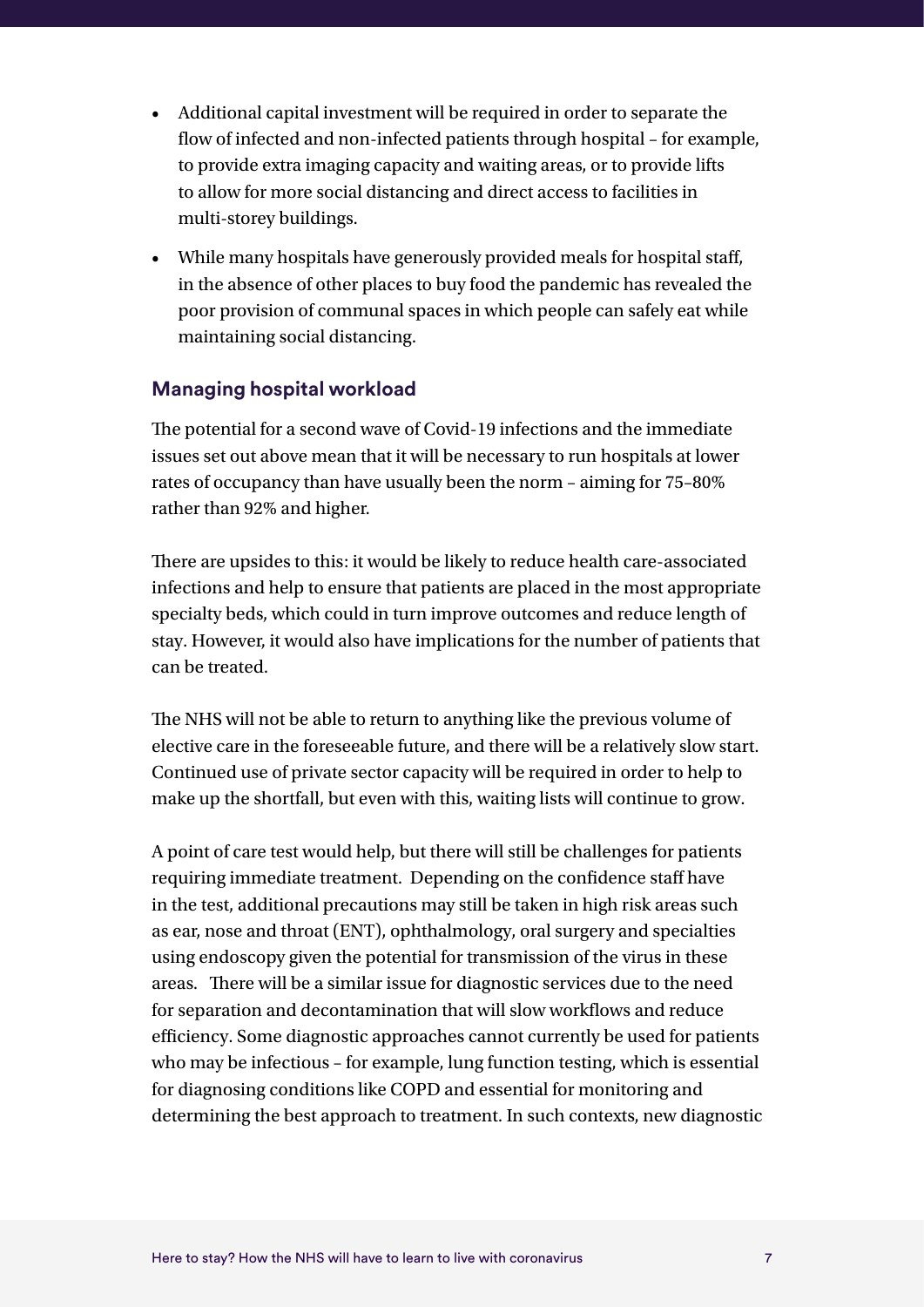approaches may be needed. Without this there is a risk of poorly diagnosed and managed respiratory patients needing better investigation.

The waiting list for planned treatment was already over 4 million going into the Covid-19 outbreak, and at that point approximately 1.6 million people a month were starting new care pathways. Most of these people have not had their treatment moved forward since the end of March. This, combined with the effect of the overall productivity losses described here, means there will be very large increases in the numbers of patients waiting for treatment once GP referrals return to more usual levels.

Prioritisation of elective work may therefore be necessary, and even so it may not be possible for some patients' care to be provided at all for some time. Given this gap in services it would be sensible to manage waiting lists across areas and between different health care providers, particularly if there is going to be shared use of the private sector or 'cold' sites (for patients who do not have symptoms of Covid-19).

Turning to urgent care, the reductions in emergency department attendances have permitted some respite and created space for Covid-19 patients, but it has also created a backlog of health problems where demand has been supressed because patients have been reluctant to go to hospital. It will not be safe to return to previous levels of activity due to the physical space constraints referred to above. The urgent care system will therefore need to consider other ways of managing the overall demand for care and spreading work more evenly across the day.

The approach used in **[Denmark](https://sjtrem.biomedcentral.com/articles/10.1186/s13049-019-0676-5)**, **[Norway](https://www.hspm.org/countries/norway08012014/livinghit.aspx?Section=5.5 Emergency care&Type=Section)** and **[the Netherlands](https://assets.publishing.service.gov.uk/government/uploads/system/uploads/attachment_data/file/383021/ExploringInternationalAcutes.pdf)** of emergency departments only being accessible by ambulance or GP/helpline referral seems to be effective. It results in lower and more appropriate overall use and would potentially provide a safe mechanism for lowering and spreading demand for services more evenly. It would also build on the experience that citizens have gained during the Covid-19 outbreak of using the phone as the first point of contact. However, it should also be noted that this would require clinical input to 111 to be increased, with special arrangements for people without homes or fixed addresses and those who have difficulty using phones.

There are also very significant opportunities to continue the shift of outpatient appointments to digital, phone and other non-face-to-face modes of working that could release time and physical space within hospitals. Given the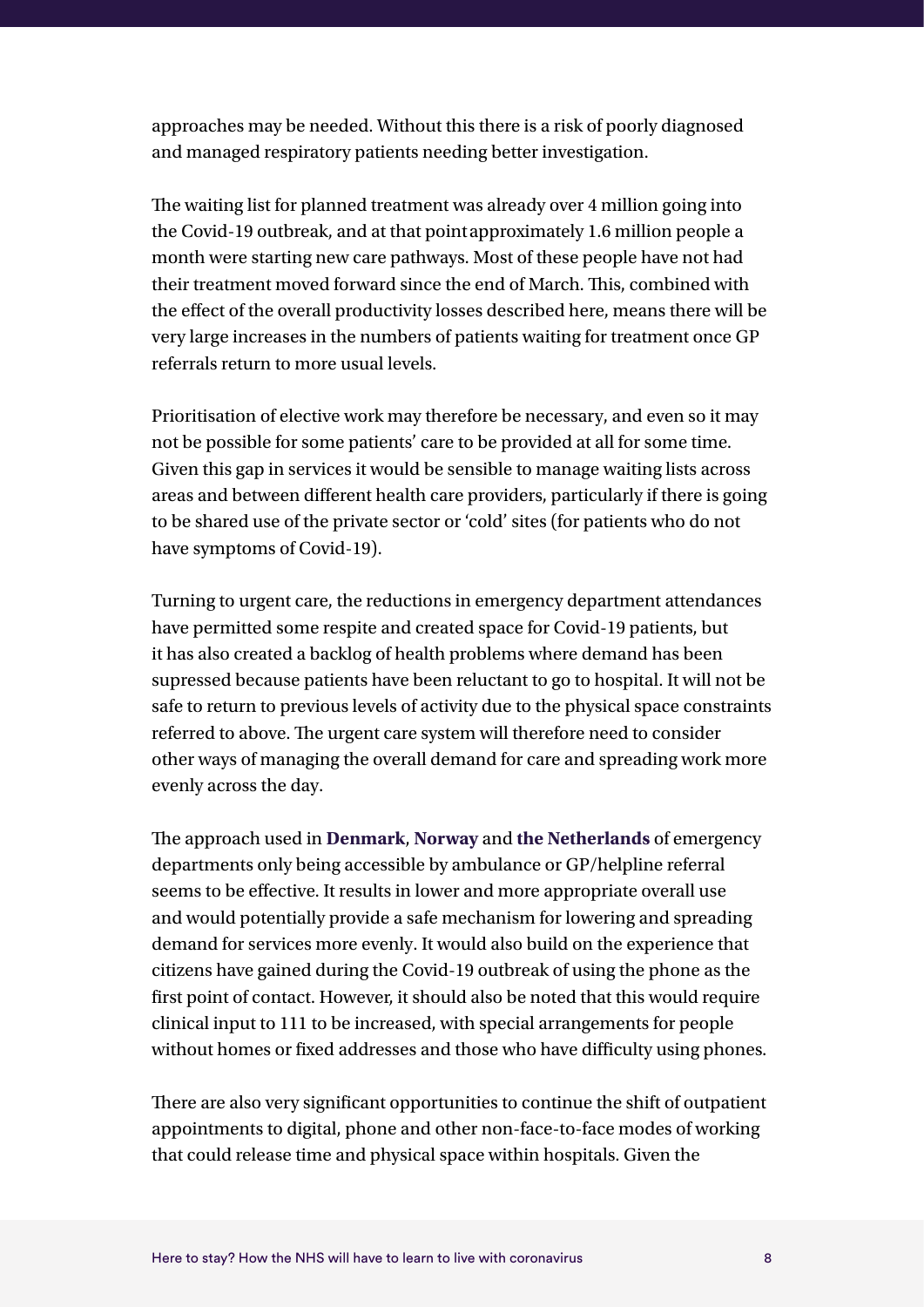outbreak, this approach would also offer opportunities to redeploy clinical staff who cannot see patients due to their own vulnerability. Our conversations with hospital leaders indicate that a number of trusts are considering even more radical redesigns, including replacing outpatient referral processes with advice and guidance, specialists working more closely with primary care, and 'virtual' multidisciplinary teams for shielded patients and people with multiple needs.

As these possible new approaches show, some of the productivity and capacity issues presented by Covid-19 can also be understood as opportunities – for example, replacing referral for outpatients with improved advice and guidance services, and models where consultants provide case reviews, support for patient management and other input to primary care.

#### **Hospital configuration**

From our discussions with hospital leaders, it seems a number of strategies for responding to the issues thrown up by Covid-19 are being considered.

One option is to create Covid-free hospitals where all patients are confirmed not to be infected before having treatment – this has been done in China and is being considered elsewhere. These hospitals would focus on planned operations. However, this arrangement is not always an option – particularly in more rural regions, geographical distance and the configuration of hospitals makes it difficult. Another approach is to create 'streaming' within hospitals to separate the movement of patients and staff. This could include the designation of infection-free areas, using separate buildings, or creating different routes through the hospital. The continued use of the independent sector is also likely to be a key part of any response, although not all of these hospitals have the capability to perform major surgery.

The new **[hospital building programme](https://www.gov.uk/government/news/new-hospital-building-programme-announced)** announced by the government last year will need to incorporate these important lessons into the design of any new hospitals. Furthermore, some existing hospitals will need to be reconfigured, as they may be physically unable to provide a safe environment for patients, or services may need to be moved to create safe treatment options.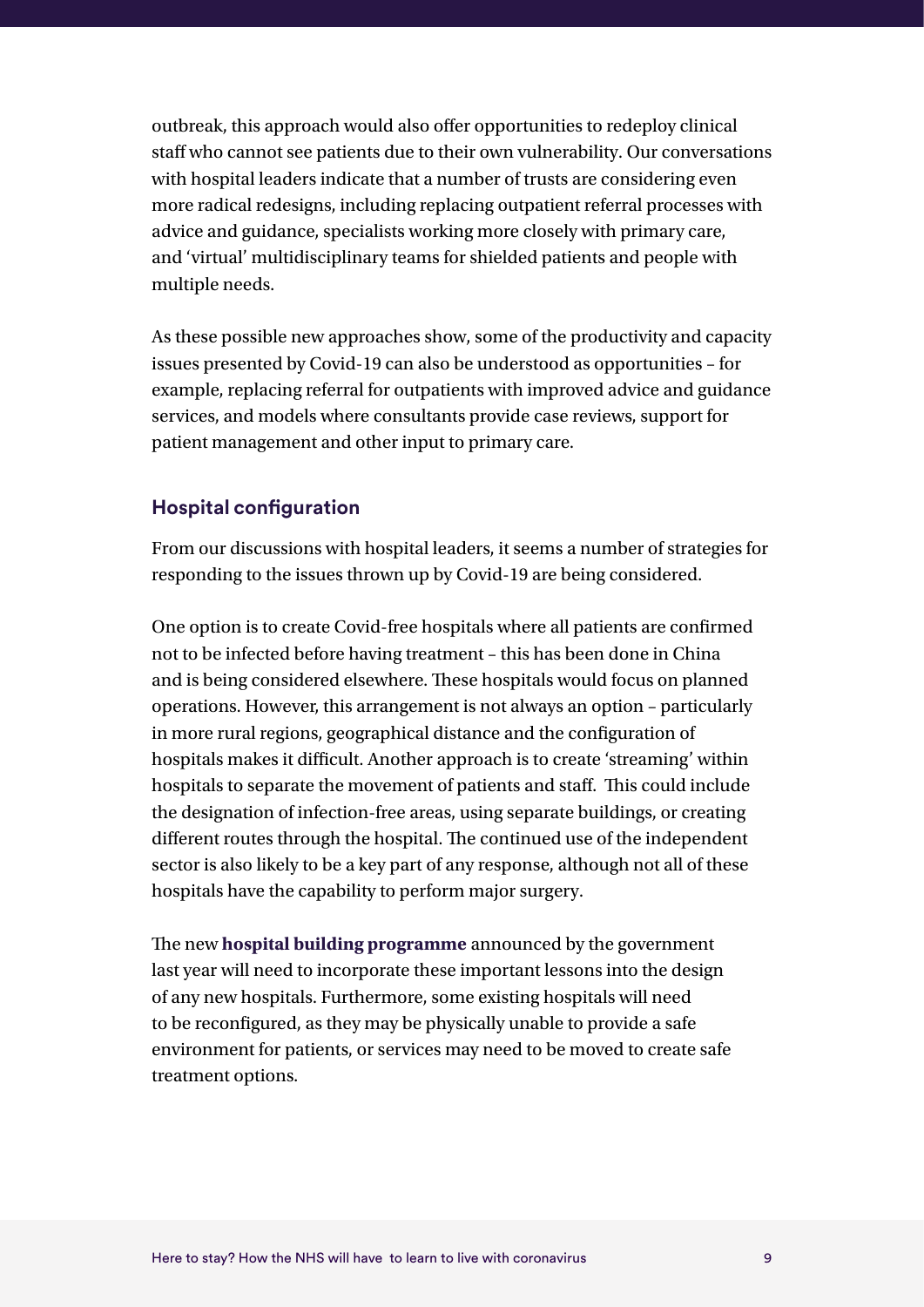#### **How different areas of treatment may be affected**

Additional intensive care capacity will need to be retained in many hospitals while Covid-19 patients are still presenting. It would also need to be retained given the expectation of subsequent waves of the virus. Some of the leaders we interviewed believed there were benefits to patient outcomes from centralising specialist expertise for Covid-critical care. Creating sub-regional capacity of negative pressure intensive care – facilities which can isolate a patient suspected of having an infectious disease – is one solution being adopted, although this would require increased patient movement that uses ambulance capacity and medical or nursing staff for escort duties. Another idea is to centralise all major surgery into a 'clean' intensive care unit.

In London, consideration is being given to the centralisation of other services, such as paediatrics, to provide separate flows though the hospital and a critical mass of staff to support this. The separation of elective and emergency activity on to different sites, where this is possible, is being considered as it reduces the risk of cross-contamination.

### **Crossing the hospital–community boundary**

#### **Discharging patients from hospital**

It has long been known that hospitals have significant numbers of patients in beds who might be better cared for in other settings. During the recent crisis, there has been some success in expediting discharge for patients for whom this would be appropriate, although planning for discharge of patients to care homes should take account of learning from the first wave of infection.

The positives from this experience need to be retained, but in order for this to be possible, investment in community services and maintaining improved management of discharge will be necessary: some of these services were only able to function due to support from other community staff who will need to return to their normal duties. There may also need to be some changes to legislation to be able to 'lock in' changes in this area. However, there is a likelihood of increased sensitivities among people's families towards the idea of discharging a loved one to a care home following the difficulties of recent months.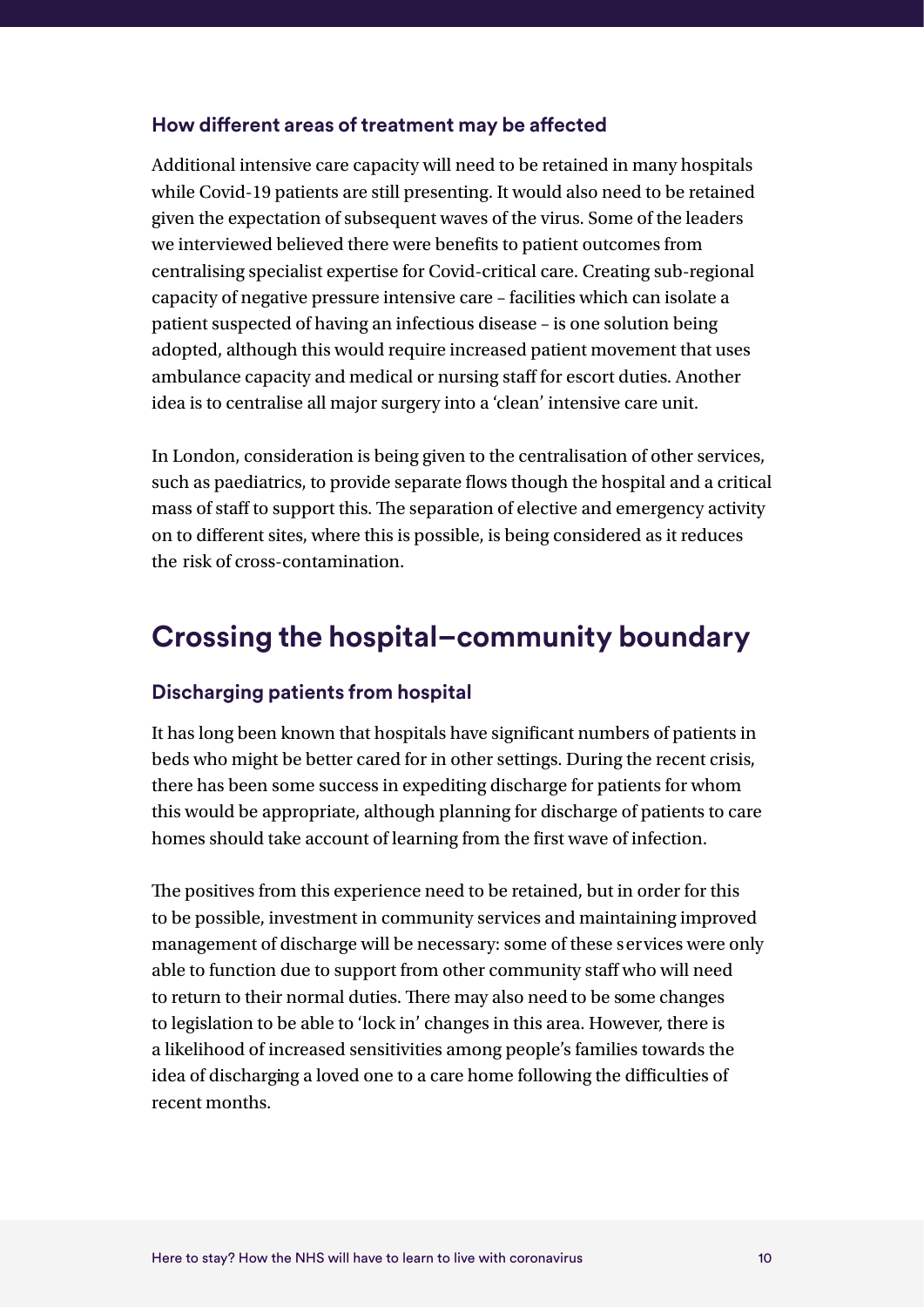An idea that is already in use being considered for expansion is 'virtual wards'. In virtual wards, patients are monitored at home, with their own devices or technology provided by the hospital, and remain under the care of the consultant, thereby ensuring that GPs are not overburdened. Patients may receive actual or virtual visits from members of the ward team, which would include nurses, therapists and pharmacists. This allows capacity to be expanded more easily than opening acute beds. There is a good evidence base to support these models as safe and cost effective, particularly if the alternative is building additional hospital accommodation.

#### **Social care**

With local authority incomes reduced by the effects of the lockdown, the funding of social care is at risk. With this in mind, continuing to build on the new and positive ways of working together that have been adopted during the crisis to improve integration and coordination between health and social care is vital.

Delays to movement between hospital and other settings may arise from the need to test patients immediately prior to discharge. It will also be necessary to stabilise the adult social care sector, including increasing the amount of support from community services and GPs. Care homes, most of which were already in a poor financial condition, have lost income and will have increased costs in future. Any support would need to take into account their current financing arrangements.

Furthermore, the social care workforce will also need increased training, testing and stability of employment if they are to avoid becoming a vector of future infections. Without stable employment patterns, attempts to train care staff to conduct procedures without additional support will fail.

Substantial additional support and professional development is needed for care home managers who have felt very isolated, have had difficulty brokering the support they need and will need to be able to lead teams undertaking more complex and demanding procedures than before.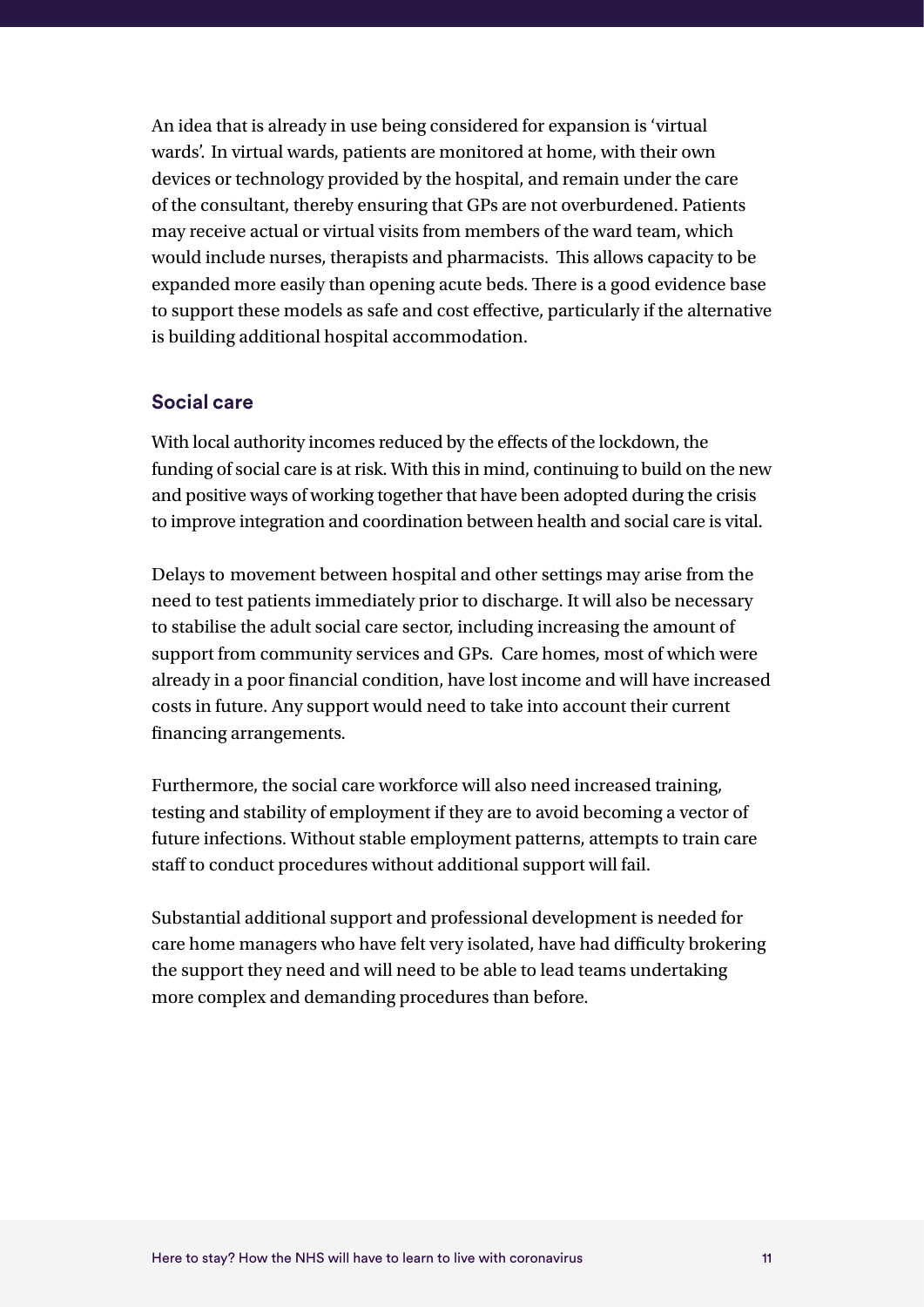## **Community services, dentistry and general practice**

There are analogous challenges for primary care and community services, all of which will require a lot of thought. Many of the procedures involved in community services require the patient to be present at the very least, and in many cases involve direct physical contact. Opportunities for more virtual treatment and consultation do exist, but they are more limited than in some other areas.

There will also be additional demand as a result of the last few months. It is likely that more support will need to be given to care homes by community services, and a large section of the population who have to be shielded will now require care at home where previously they would have been able to visit health and care services.

There are also potential logistical issues with the way community clinics have previously been run. For example:

- Many patients are treated in groups for musculoskeletal conditions and for pulmonary and cardiac rehabilitation – this will probably no longer be possible. However, building in video or other capability for supervision into existing chronic disease management apps would help with this.
- The logistics of organising multiple flows of patients in confined spaces will be difficult to organise for services such as 'one-stop' clinics for conditions like diabetes, whereby patients can have podiatry, retinal examination and other checks all in the same place. One urban trust was considering using a driver to take teams to patients to overcome this, but this would requires local authority agreement to allow free parking.
- Mother and baby clinics tend to be embedded into other services and often operate on a drop-in basis. Alternatives to this will need to be found, but some of the value from interaction with other services and users may be lost in the process.
- Sexual health clinics also have high levels of walk-in users. In common with other facilities, waiting areas for these services are not very conducive to distancing. There is scope to run some services virtually, but this only works for some aspects of the service as it tends to operate on a walk-in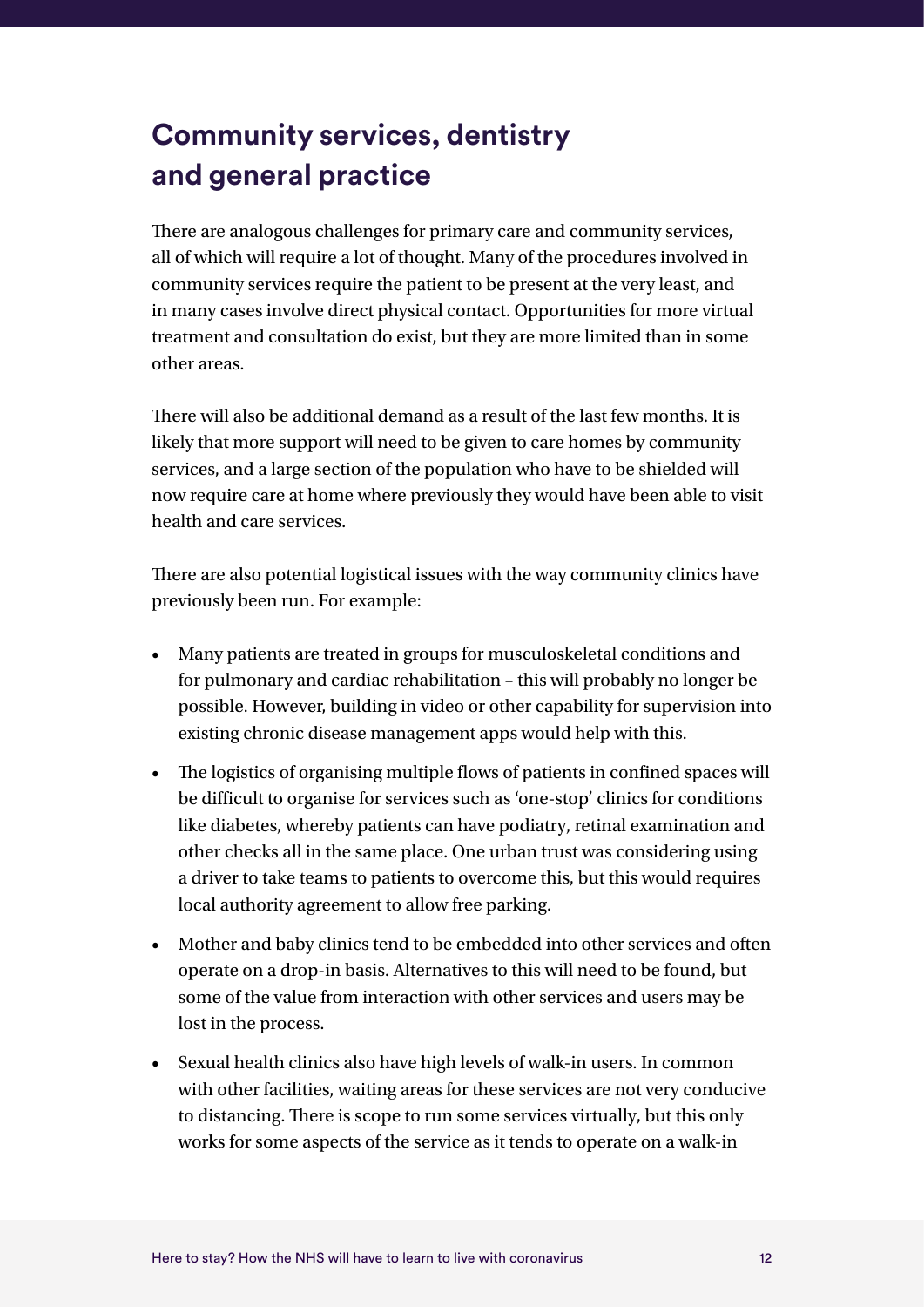basis. Not only is there a potential loss in the range of support offered, but patients may be put off seeking treatment if walk-in services are restricted.

#### **Nursing care**

For domiciliary nursing care, there are some significant challenges. In the absence of widespread and frequent testing, all domiciliary community care will need to work on the basis that patients and staff are potentially infectious. This will require additional PPE that would need to be put on in the patient's home. Prepacked kits can reduce the time required for this, but one organisation reported that visit times had still increased from 22 minutes to half an hour. Some issues with patients and logistical problems has led to an increase in the need for phoning ahead and attending in pairs for home visits. Applying existing technology to routing and scheduling could assist with this.

Despite these issues, the Covid-19 crisis has led to patients and staff agreeing to less frequent visits and more care being done by the patients themselves or their carers. For example, one trust has taught patients how to flush out chemotherapy lines. A number of opportunities for reviewing practices, such as reducing injection frequencies by changes in prescription, changing the threshold for referrals, and supervising self-care by video are being investigated. Furthermore, in one hospital remote support for care homes and vulnerable patients is being extended by using technology supported by increased access to a multidisciplinary team.

#### **Dentistry**

As dentists return to work, they will be required to use high levels of PPE and to clean rooms and equipment as well as potentially needing to allow for air changes between patients. This will have major implications for dental practice in general. The effects will not only be on productivity, but will directly affect dentists' income and costs. This will be a particular problem in the private sector, and even has the potential to make NHS dentistry unviable in its current form.

#### **General practice**

The implications are also significant for general practice, and the time required for safe consultations, the need for PPE and other changes detailed above will also affect GPs' ability to return to pre-pandemic work levels.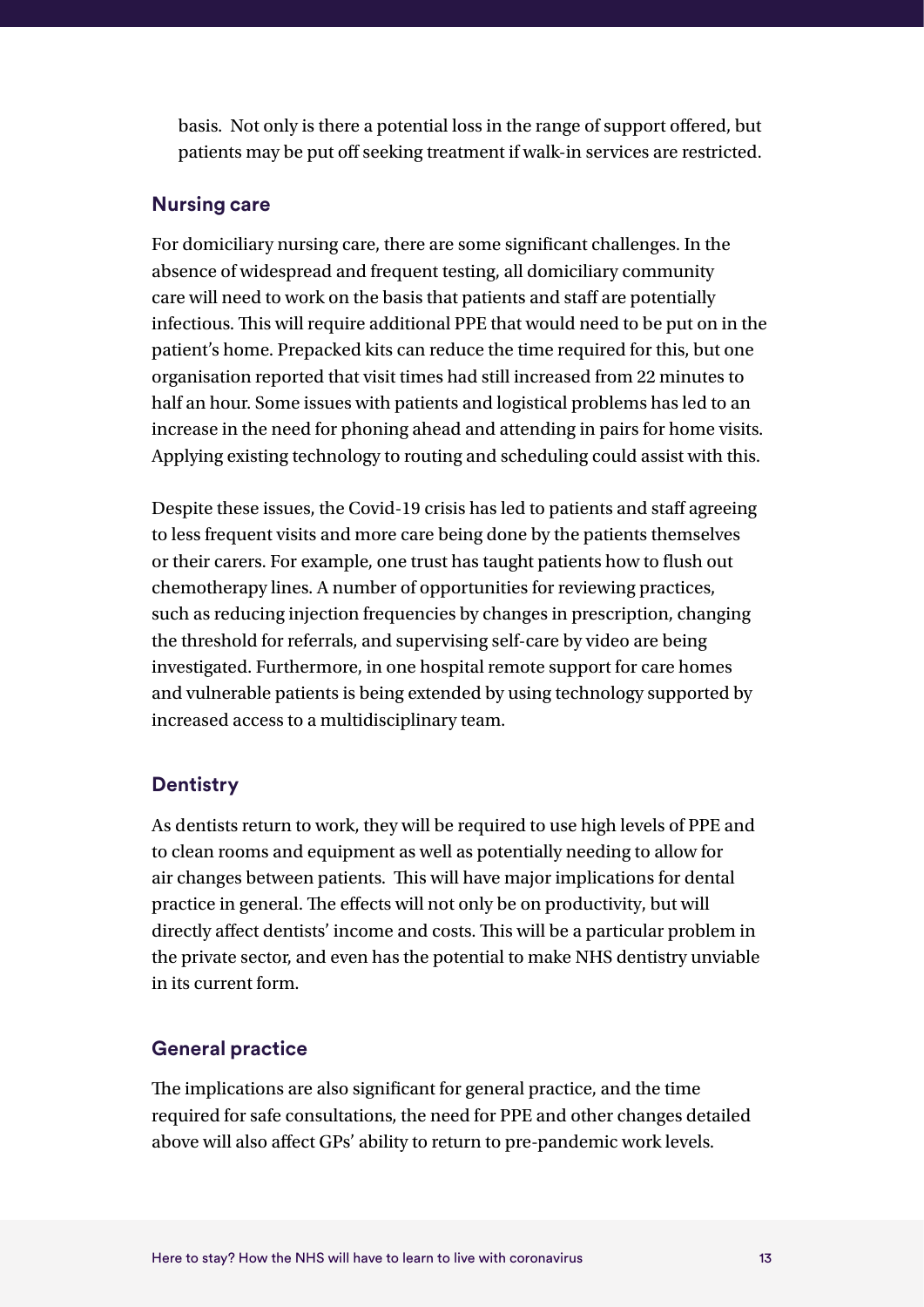The shift to phone-based consultations and telephone triage is likely to be maintained and will help offset some of this – although the supposed gains in GPs' productivity from this should be treated cautiously. It should also be noted that these altered ways of working change the nature of the work, including increasing the cognitive load on GPs. There is **[some indication](https://www.nuffieldtrust.org.uk/news-item/a-digital-general-practice-what-have-we-found-out-so-far)** that remote consultations may result in more tests of any kind being ordered and more antibiotics being prescribed, as the doctor's approach to risk needs to err more on the side of caution.

The 'hot hub' model of specific practices being designated for use by patients within the region with suspected Covid-19 appears to have worked well, and may need to be maintained in many areas. Small GP practices operating in houses or other accommodation finding it difficult to adapt to new ways of operating may have to change their model and may not be viable in this form in future. Local primary care rooted in communities is important for dealing with health and other problems arising from social pressures and, where appropriate, de-medicalising them. It is important that this is not lost in a rush to centralise and consolidate services.

Furthermore, it is likely that primary care will have to deal with a large amount of pent-up demand for services during a period where hospitals will be facing a similar situation. GPs have already been taking on a significant level of risk (by managing patients themselves rather than referring them) which will not be sustainable for long. Practices and hospital consultants will have to spend a lot of time, in the short term at least, reviewing and triaging this work and developing a very different model from the traditional referral and outpatient pathway.

All of these potential changes make the role of primary care networks very important as a facilitator of a number of important changes – allowing the distribution of different types of work between practices and acting as the basis for changing the model for integration with secondary care services.

### **The health care workforce**

It is worth noting that the NHS went into the Covid-19 crisis with a very large number of vacancies and intractable shortages of key staff, all of which necessitated high levels of international recruitment.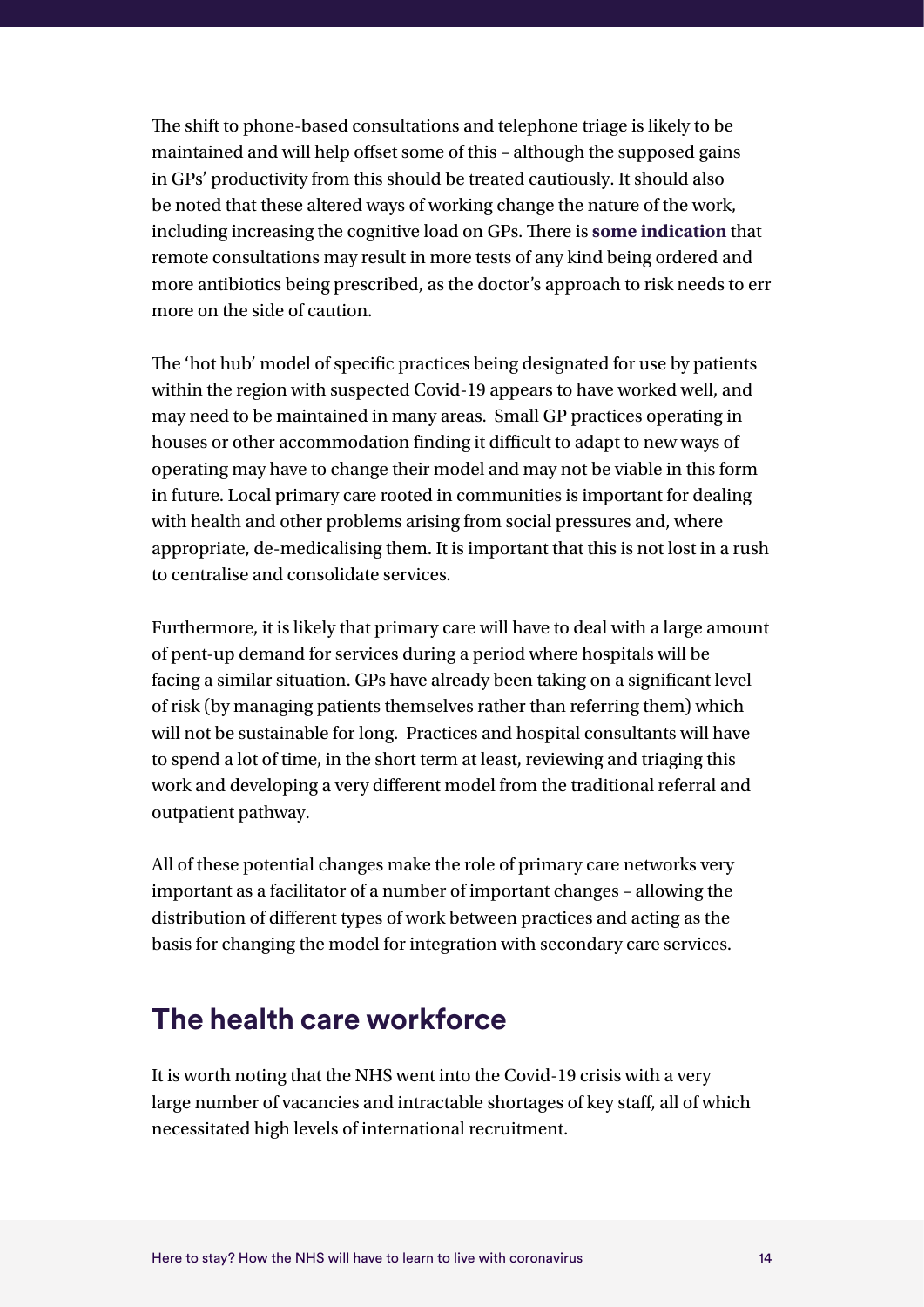Some staff have returned from retirement to assist with the pandemic response, but it is not clear whether they will want to stay once 'usual' work returns. There is some concern among health leaders we spoke to that, given the recent experience of some staff, there will be increased sickness and that people close to retirement or considering leaving will bring their decision forward. As noted above, there is also a question over which staff need to be protected. Given emerging data on mortality for black, Asian and minority ethnic staff, this is of particular concern in some organisations where these ethnic groups represent a high proportion of frontline staff.

How far the NHS will now be able to rely on international recruitment is not clear. Restrictions on international travel, quarantine, the general anxiety of people about being away from their families, and the international market becoming increasingly competitive will all make this more difficult.

### **New approaches to health services**

Finally, there may be a need for new, specific post-Covid services to be developed – for example, multi-system rehabilitation, which is not currently available, including pulmonary follow-up for patients with lung fibrosis and psychological interventions following intensive care. It is likely that all Covid-19 patients who have been in hospital will need some support. New services such as these will compete for resources alongside the existing ones and add to the complexity of the organisational and productivity issues discussed above.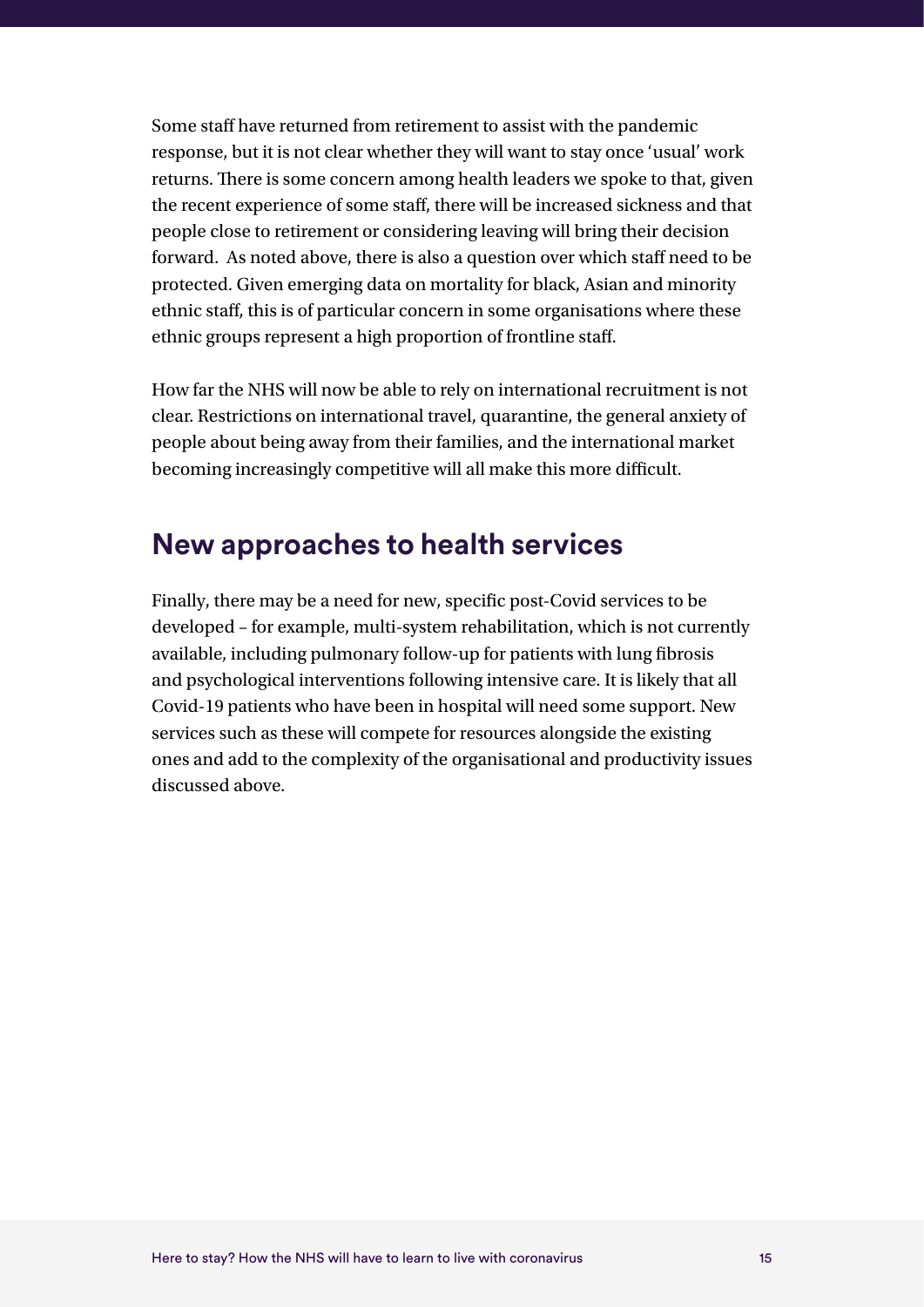### **Policy analysis**

The future is uncertain and, as noted, the emergence of a fast, cheap and accurate point of care test would remove some, but not all of the difficulties outlined in this paper. There may also be some easing of restrictions in some parts of the service if the virus is largely suppressed in the community – although due to both higher actual and perceived risks in health care settings, social distancing will still be a feature of health care until a vaccine is readily available.

For now and the foreseeable future, the implications of living with the virus are profound. It is necessary to be cautious about assumptions about future levels of activity and performance and the costs of achieving them. Even if some of the factors inhibiting a return to full productivity can be overcome, the need to retain surge capacity, the need to care for shielded and quarantined patients, and the cost of additional tests, cleaning and other new facts of NHS life will add to costs and reduce overall productivity.

Waiting times are already growing. Even allowing for reductions in referrals, continued use of the independent sector, some increased reluctance of patients to come to hospital and less follow-up, the current waiting list will grow rapidly and could even double in the next six months. Clinicians will need to take some difficult decisions about priorities, access to treatment and approaches to escalation. The whole experience may pose some very important questions about the necessary thresholds for treatment, which conditions are sensitive to changes in patient preferences, and, as waiting lists begin to be combined, the effect of differences in clinical decision-making about who requires surgery.

The mutual aid and collaboration across organisations that has been a feature of the last few months will continue to be important and will need to be maintained. For hospital services it will be important to redistribute some services between sites that will require the STP/ICS to be able to bring different organisations together and deal with the organisational and financial implications. A more rapid move to the creation of integrated care providers at local level and better and clearer decision-making machinery at STP/ICS level is necessary, although questions remain over their relationship with regional bodies that still need thinking through.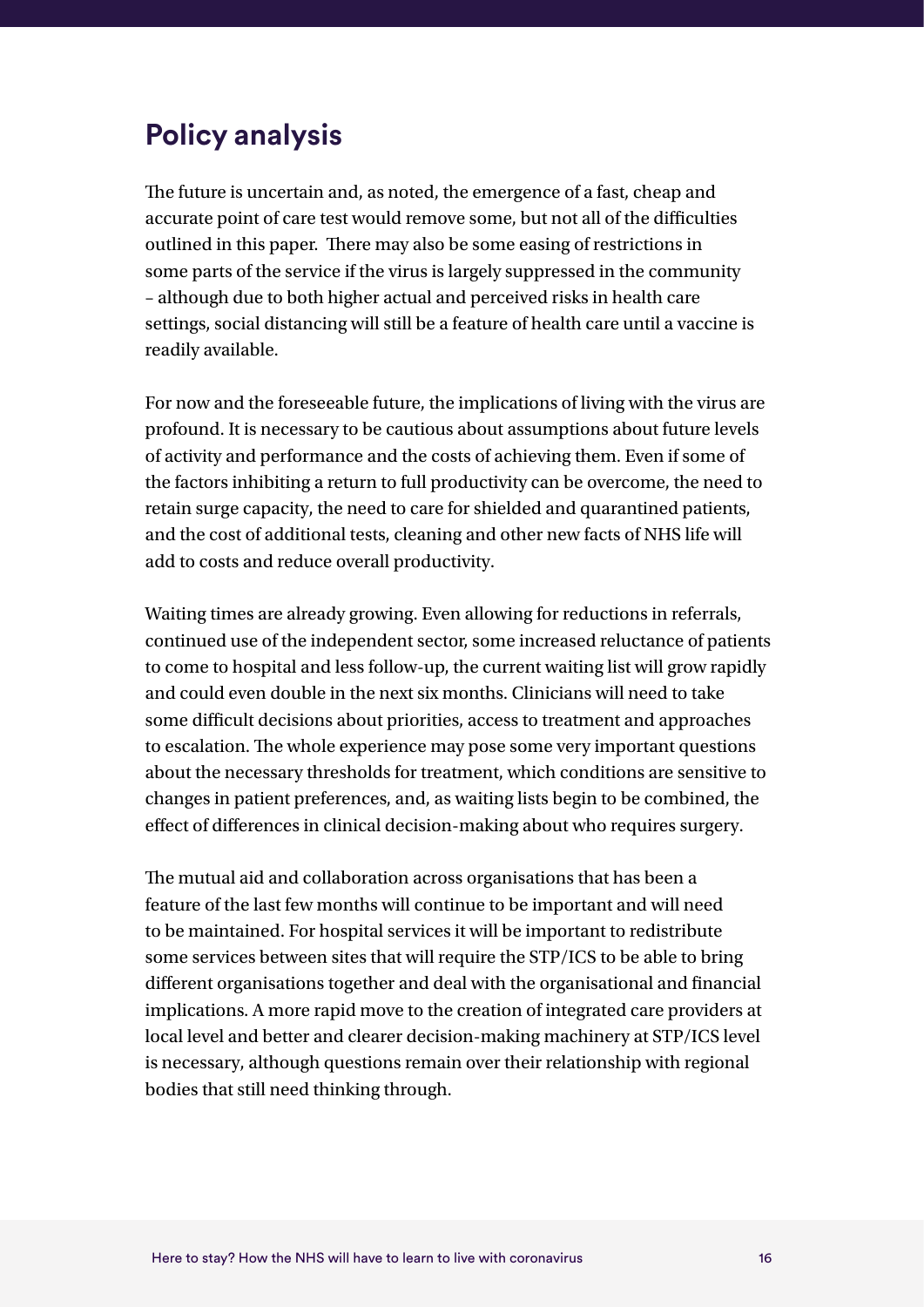In all scenarios, the previous models of commissioning, procurement, payment and loose coordination between independent sovereign organisations do not look fit for purpose. More thought is required before decisions on this are taken, and given all the other challenges, a major structural reorganisation will not be helpful. However, in the interim, there is a need to work differently in terms of intra-organisational behaviours and the way the system operates.

Care homes will need particular support and appear to be being brought more rapidly into the local health and care system. Community services will also have a crucial role to play in supporting primary care and ensuring continuing rapid discharge of hospital patients. Leaders we spoke to referred to the value of collective working in primary care and noted that the worth of GP federations and primary care networks had been demonstrated.

Looking across the breadth of issues discussed here, it is important to note that some of the changes that would require hospital and service reconfiguration will have significant knock-on effects on other services. Some elements would require public consultation and may be contentious.

While the public have been understanding of the major changes that have been necessary so far (for example, one small trust has closed its maternity unit temporarily), they may not be so content to see changes become permanent. The obligation to consult has been suspended during the period of the emergency but, at some point, contentious issues will need to be discussed with a public that may be suspicisous of changes appearing to be smuggled in under the banner of Covid-19. In order to guard against this, developing better processes to promote involvement and rigorously test the options without creating unnecessary delays would be prudent.

Many of these issues also have significant implications for the hospital development programme that was announced before the pandemic. It will be vitally important to avoid some of the errors of previous programmes and include more generous allowances for room and circulation space, more single rooms, more reconfigurable space, allowing for more segregation of flows, and so on. All of these additions will inevitably increase costs, but equally should help to avoid some of the errors of the past.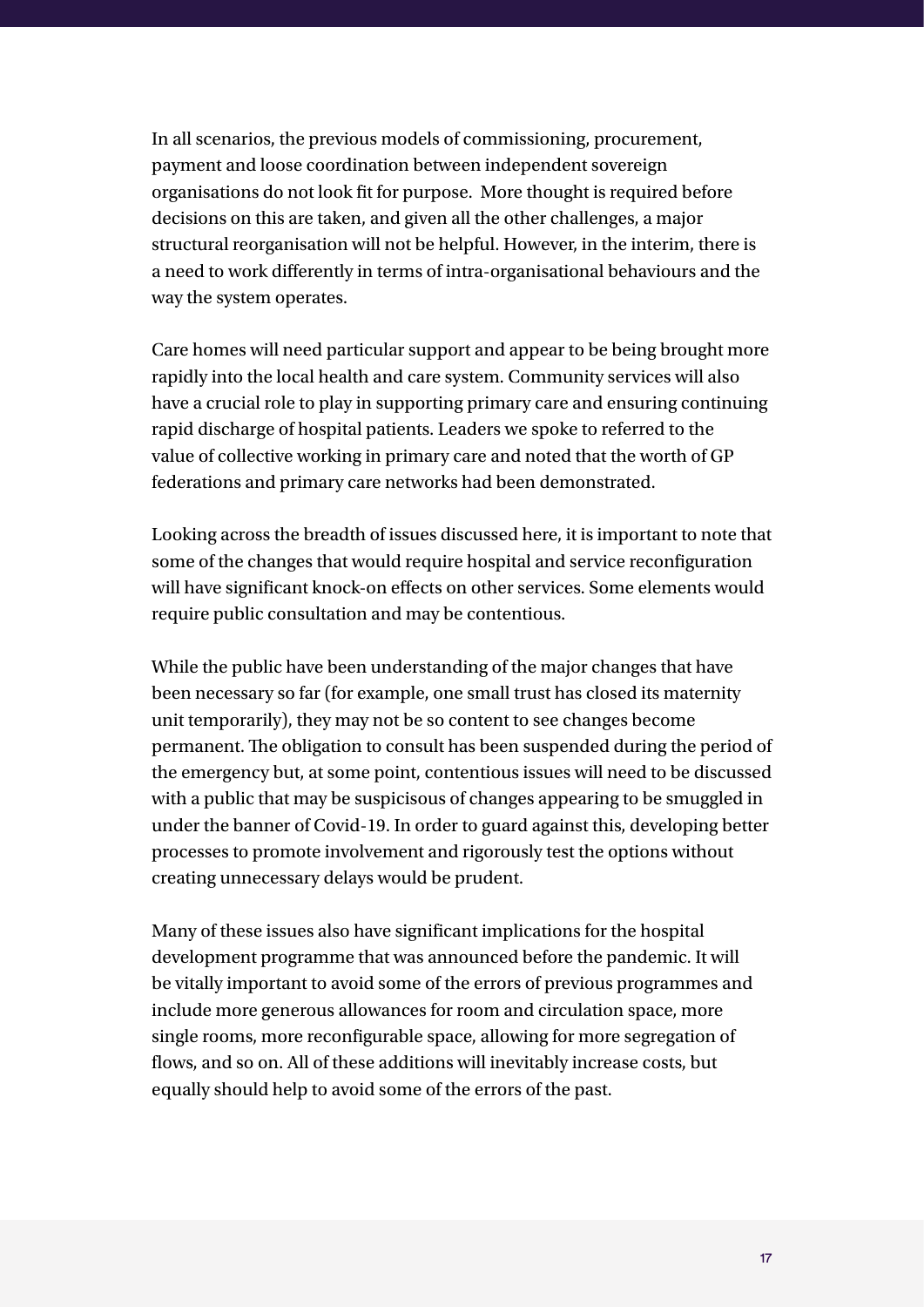### **Conclusion**

If there is a drop in capacity at the more severe end of that predicted by the health leaders we spoke to, it may require many current constitutional standards and commitments to be revised. For example, even before the pandemic, it was going to take at least two years to return to agreed levels for the 18-week target for planned treatment. Without long-term use of private sector capacity, this may remain out of reach.

Without a vaccine or a reliable test, the issues outlined here may mean that the UK will be operating a health system with the capacity of a middle-income country – but with the expectations, regulatory standards, inspection regimes and governance of a high-income one.

Some features, such as inspections and revalidation, may need to be put on hold for a while while the system gets back on its feet. But even with these adjustments, there is no escaping the reality that the dilemmas faced by the health and social care system will produce tensions that will be extremely difficult to manage.